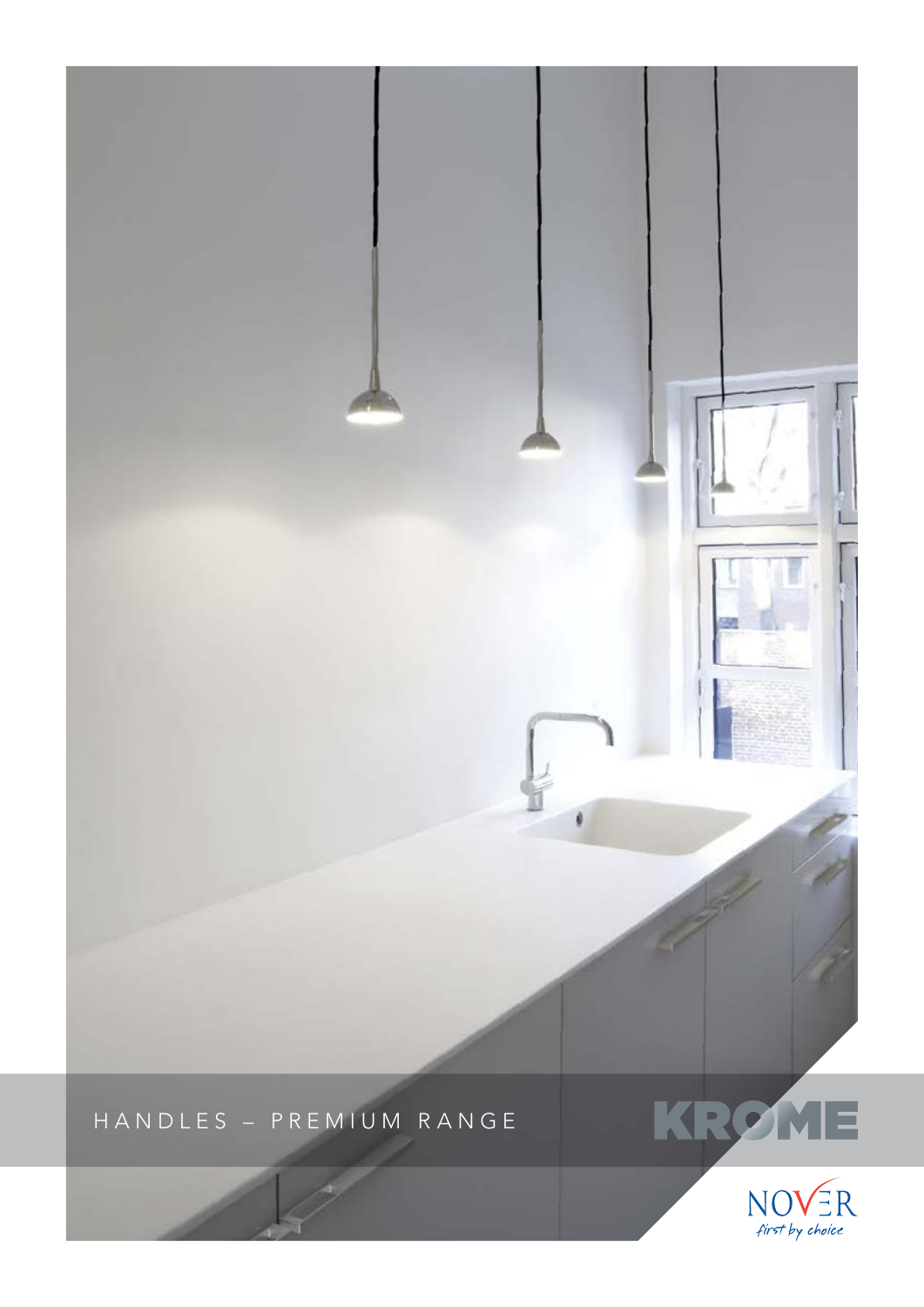

 $\blacklozenge$  – Available to view instore on the handles board.



# Handles – Premium Range





#### Akuna

Code: 500442 Finish: 128mm Cc Brushed Nickel Code: 500444 Finish: 160mm Cc Brushed Nickel Code: 500446 Finish: 256mm Brushed Nickel Code: 500448 Finish: 320mm Brushed Nickel Code: 500450 Finish: 448mm Brushed Nickel

TAMAR Code: 500424 Finish: 128mm CC Brushed Nickel Code: 500426 Finish: 160mm CC Brushed Nickel





#### **KNOB**

# **TANGO**

Code: 502171 Finish: S.steel Cylinder 15mm 214530015-25 Code: 502172 Finish: S.steel Cylinder 20mm 214530020-25 u Code: 502173 Finish: S.steel Cylinder 25mm 214530025-25 u



KARUAH Code: 500434 Finish: 224mm Cc Brushed Nickel Code: 500436 Finish: 224mm Polished Chrome



#### **JABIRU**

Code: 500416 Finish: 160mm CC Brushed Nickel Code: 500418 Finish: 224mm CC Brushed Nickel



Code: 50099990 Finish: 30mm Brushed Code: 50099991 Finish: 30mm Polished Code: 50099992 Finish: 30mm Black Code: 50099970 Finish: 40mm Brushed Code: 50099971 Finish: 40mm Polished + Code: 50099972 Finish: 40mm Black



Code: 500410 Finish: 160mm Cc Brushed Nickel + Code: 500412 Finish: 192mm Cc Brushed Nickel Code: 500414 Finish: 320mm Cc Brushed Nickel



#### ArQus

Yarra Code: 500438 Finish: 160mm Cc Brushed Nickel Code: 500440 Finish: 160mm Polished Chrome

Code: 503972 Finish: Matt Chrome 96mm 113382.36 Code: 503973 Finish: Matt Chrome 128mm 113383.36 u Code: 503974 Finish: Matt Chrome 160mm 113384.36 u Code: 503975 Finish: Brush Nickel 96mm 113382.49 u Code: 503976 Finish: Brush Nickel 128mm 113383.49 Code: 503977 Finish: Brush Nickel 160mm 113384.49



## Colo

| Code: 500420 Finish: 160 mm Cc Brushed Nickel + |
|-------------------------------------------------|
| Code: 500421 Finish: 160mm Cc Polished Chrome   |
| Code: 500422 Finish: 224mm Cc Brushed Nickel    |
| Code: 500423 Finish: 224mm Cc Polished Chrome   |

# Noosa

### ALU CASCADE

| Code: 500402 Finish: Handle 128mm Cc Brushed Anodized . |
|---------------------------------------------------------|
| Code: 500404 Finish: Handle 160mm Cc Brushed Anodized   |
| Code: 500406 Finish: Handle 224mm Cc Brushed Anodized   |
| Code: 500408 Finish: Handle 320mm Cc Brushed Anodized   |



### **MADURA**

| Code: 500428 Finish: 128mm Cc Brushed Nickel + |
|------------------------------------------------|
| Code: 500430 Finish: 160mm Cc Brushed Nickel + |
| Code: 500432 Finish: 192mm Cc Brushed Nickel + |